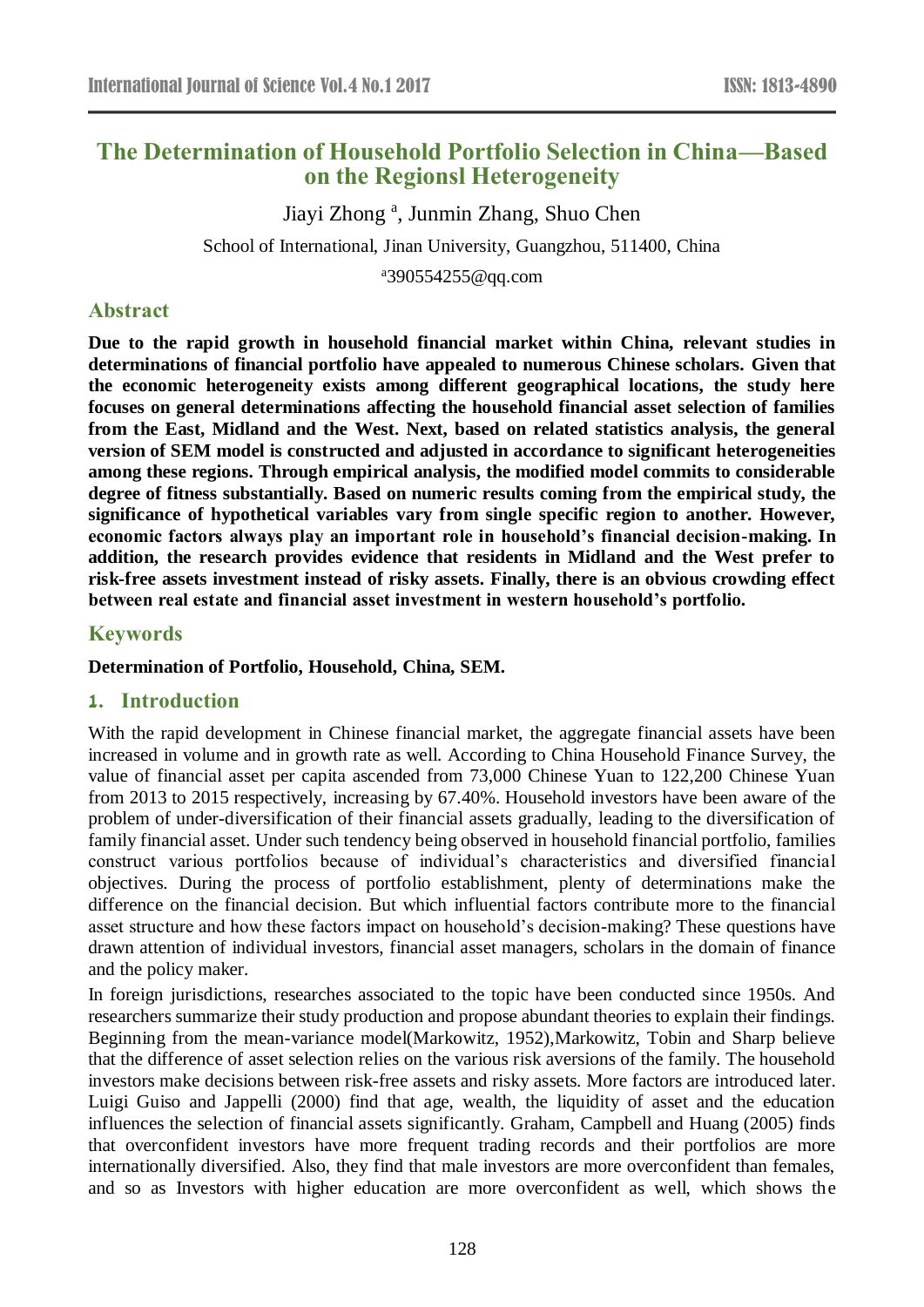importance of gender and education. Later, Jeffery (2010) finds that the individual's social capital has a long-termed continuous impact on the individual's financial decision making.

Compared with their overseas counterpart, Chinese scholars study household's financial asset selection and allocation according to the reality within China. Wei Xianhua, Zhang Yueyan, Wu Weixing and Xiao Shuai (2012) add the parameter self-perception and use the SEM model to study how different factors impact the asset allocation. They find that the deposition effect, life cycle effect, wealth effect and housing crowding effect has significant impacts on household investors' asset selection. Yin Zhichao, Song Quanyun and Wu Yu (2014) conducted the financial survey in Chinese households and they discover that financial knowledge and investment experiences have significant impacts on the degree of taking part in the financial market and asset selection. Huang Qian (2014) used the data from the Chinese Household Survey on Finance(CHFS)found that the family with a more developed social network have a higher probability to invest in stock markets by the tobit model and the probit model.

Based on the above research, the study here includes relevant factors in a wider range with the exploration in the interacting mechanism among these factors. The analysis is made case by case so that the heterogeneity of various areas will be identified through comparison. To achieve the study target, we assemble potential factors to the study and included variables are supposed on the basis of previous research production and some principles. The general related factors include family structure, economic condition and state-perception of individual. On the other hand, the specific related factors of different regions including age, gender, family, education, marriage, income, real estate, economic expectation, the extent of happiness and risk preference. In the process of statistical analysis, we select effective data from China Household Finance Survey (CHFS) which can provide panel data of household from 25 provinces regarding to financial asset selection. After the deletion of invalid samples, we run KMO and Bartlett's test to assure that the selected factors are suitable for further factor analysis. Then, the Structure Equation Model (SEM) is designated for the reason that it is available to solve complicated relationship between dependent variables and multiple latent variables. The model is also adjusted for the variation in geographical regions for better fitness. Finally, we compare the result of different regions and provide suggestion to individual investors and government.

# **2. The Construction of Model**

#### **2.1 Data Description**

We chose the CHFS data in 2011, which was provided by China Household Financial Research and Research Center of Southwest University of Finance and Economics. The survey covers 25 provinces within China including about 29,000 individuals from 8,439 families.

According to relevant geographical division, the classification of eastern, western and middle regions is described as following:

Eastern region: Beijing City, Shanghai City, Guangdong Province, Guangxi Province, Liaoning Province, Shandong Province, Tianjin City, Zhejiang Province, Hebei Province, Jiangsu Province; Midland: Anhui Province, Henan Province, Heilongjiang Province, Hubei Province, Hunan Province, Jiangxi Province, Jilin Province, Shanxi Province; Western region: Gansu Province, Guizhou Province, Qinghai Province, Shanxi Province, Yunnan Province, Sichuan Province, Chongqing City.

|           |         | total                 |                                  | eastern |         | middle                | western |                       |
|-----------|---------|-----------------------|----------------------------------|---------|---------|-----------------------|---------|-----------------------|
| variables | average | standard<br>deviation | standard<br>average<br>deviation |         | average | standard<br>deviation | average | standard<br>deviation |
| age       | 45.27   | 13.59                 | 44.18                            | 12.77   | 48.07   | 12.35                 | 44.16   | 16.37                 |
| gender    | 0.97    | 0.70                  | 0.49                             | 0.50    | .49     | 0.50                  | 1.43    | 0.50                  |
| famnum    | 3.39    | l.31                  | 3.12                             | 1.13    | 3.65    | l.43                  | 3.68    | 1.40                  |

Table 1. Statistical Description of Observation within 25 Province or City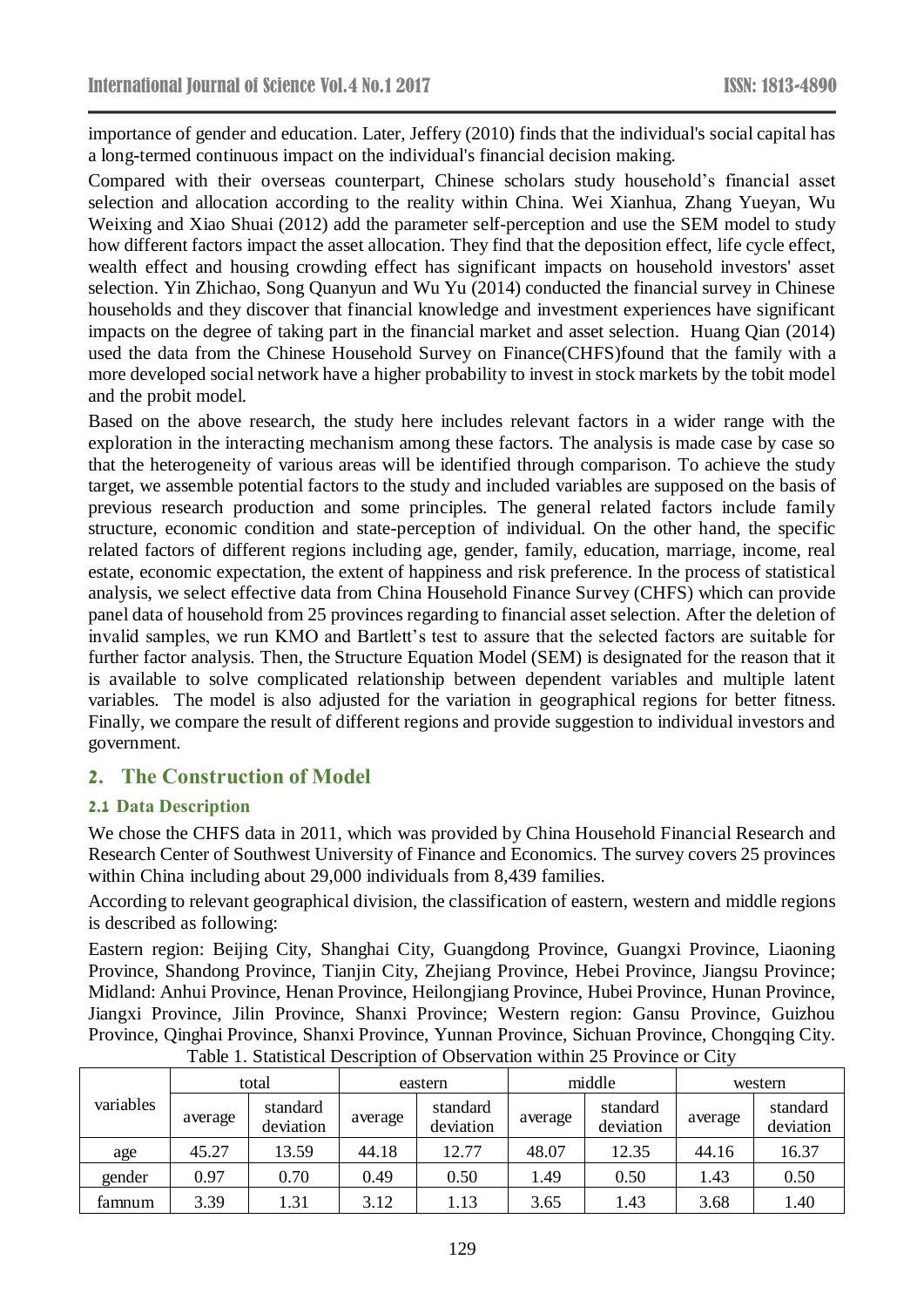International Journal of Science Vol.4 No.1 2017 ISSN: 1813-4890

| edu      | 4.54  | 1.81  | 5.25  | 1.73 | 3.71  | 1.46  | 3.91  | 1.74  |
|----------|-------|-------|-------|------|-------|-------|-------|-------|
| marriage | 0.95  | 0.22  | 0.93  | 0.25 | 0.98  | 0.13  | 0.95  | 0.22  |
| eco      | 3.76  | 0.83  | 3.55  | 0.85 | 3.94  | 0.80  | 4.01  | 0.71  |
| riskapp  | 2.60  | 1.25  | 2.80  | 1.21 | 2.32  | 1.22  | 2.48  | 1.30  |
| haplnd   | 3.82  | 0.74  | 3.83  | 0.78 | 3.81  | 0.69  | 3.79  | 0.70  |
| income   | 11.04 | 0.94  | 11.44 | 0.93 | 10.61 | 0.73  | 10.61 | 0.73  |
| rs 1     | 1.22  | 0.67  | 1.30  | 1.38 | 1.21  | 0.54  | 1.02  | 0.52  |
| asset1   | 10.49 | 1.99  | 11.52 | 0.77 | 9.53  | 2.00  | 9.24  | 1.88  |
| rs2      | 17.38 | 24.82 | 12.39 | 4.07 | 20.62 | 15.39 | 25.23 | 49.71 |
| riskfree | 9.89  | 1.78  | 10.18 | 1.84 | 9.76  | 1.71  | 1.98  | 3.97  |
| riskass  | 6.11  | 5.37  | 10.62 | 1.81 | 0.97  | 3.00  | 9.37  | 1.59  |

From the standpoint of average, the table releases that the education level of citizens from eastern region is higher than their counterparts from middle and western regions due to relatively higher GDP and more advanced education facilities. In addition, the average value of household assets of families from the East is the highest while that of families from the West is far lower. The gap is generated by the difference of economic background among these subjected areas. Generally speaking, the economic growth in the East is far more rapid than that in other regions, accordingly, the economic condition of eastern household is more advantageous.

From the perspective of standard deviation, the dispersion degree of risk asset and risky asset of residents from the East and Midland are similar. However, the graph illustrates directly that the standard deviation of real estate values (rs2) in the western region is obviously large. The reason for such huge difference is that the region difference in China's housing prices is enormous.

#### **2.2 The Selection of Data**

Based on the factor and logical analysis as well as the relative foreign and domestic research, we find that the determinants of household financial asset allocation are classified into three aspects: family structure, economic structure and feeling. According to the portfolio theory, to maximize the investment profit, rational individual investor allocates the financial assets into risk-free assets and risky assets concerning about the trade-offs between risk and return. Here is their decision-making process.



Fig.1 Investment Decision Making Process

From the family decision-making process diagram, we can further summarize the latent and manifest variables which are categorized as following:

| $140R2$ . Valiables Eist |                   |  |  |  |  |
|--------------------------|-------------------|--|--|--|--|
| Latent variable          | Manifest variable |  |  |  |  |
|                          | Gender            |  |  |  |  |
|                          | Age               |  |  |  |  |
| family structure         | Marriage          |  |  |  |  |
|                          | Famnum            |  |  |  |  |
|                          | Edu               |  |  |  |  |
|                          | Rs1               |  |  |  |  |
| economic structure       | Rs2               |  |  |  |  |
|                          | Income            |  |  |  |  |

Table 2. Variables List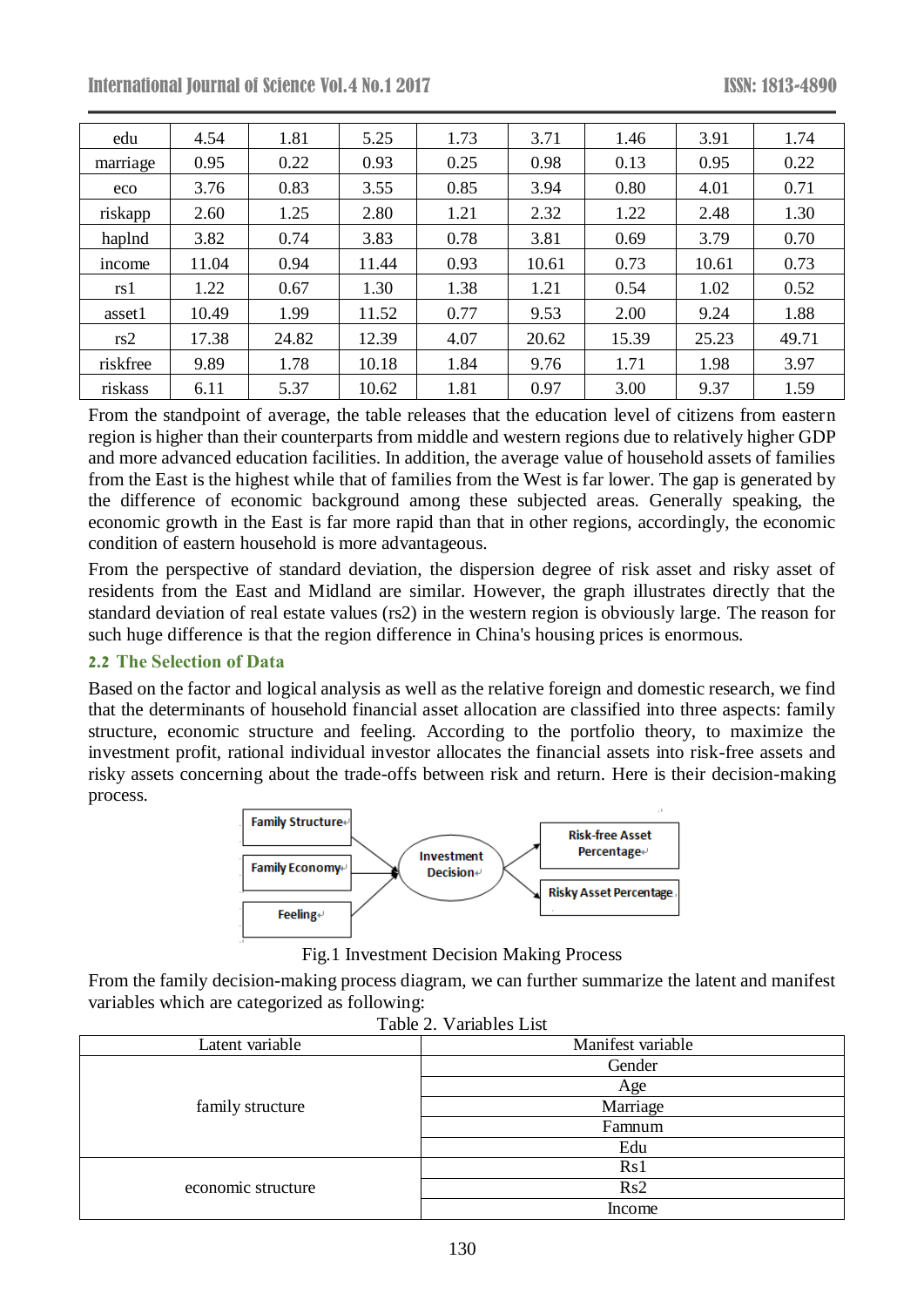|                     | Riskapp     |  |  |  |
|---------------------|-------------|--|--|--|
| feeling             | Haplnd      |  |  |  |
|                     | Eco         |  |  |  |
|                     | Risk free   |  |  |  |
| Endogenous variable | Risky asset |  |  |  |

In this thesis, both risky assets and risk-free assets are the endogenous variables of the financial assets. In order to avoid the impact of extreme values on the results, we use logarithms. Risky assets are consisted of stocks, funds, bonds, foreign exchange, derivatives, bank financial products, futures, etc. Risk-free assets mainly include cash, insurance, and saving deposit. There are three latent variables ——family structure (Family), economic structure (economy) and individual perception (Feeling). Also, there are 11 manifest variables which is made up of asset, including cash, demand deposits, time deposits, real estate, stocks, bonds, funds, gold, derivatives, social insurance and commercial insurance, and real estate. To avoid extreme values, we treat it as logarithmic. For number of properties (sets) (RS1) and value of properties (RS2), we take a logarithm to prevent the extreme value from occurring. What is more, through the relevant investigation in the level of housing prices across provinces, we set a minimum for housing price and drop out unreasonable property values. When it comes to annual income level (income), it is the annual income of the whole family, including wages and bonuses. Similarly, according to our minimum labor remuneration standards, we set the minimum value and delete the unreasonable samples. In addition, we take logarithms to make the surveyed values stationary. The family number (FamNum) is attained from CHFS directly ranging from 1-18 while gender of household (Gender) is given that 0 is designated for women and 1 is for men. In terms of age of household (Age), we define the reasonable minimum value as 18 and eliminate the invalid samples. The next varable is marriage (Marriage), we have done a dummy variable treatment; 0 is unmarried and 1 is married including divorce, remarriage, widowed and other related circumstances. And for risk preference (RiskApp), Personal happiness index (HapInd), Society Satisfaction (SocSat) and Economic Expectations (Eco), we also denote a dummy variable treatment for these four variables, expressed as 1 to 5, the larger the number, the higher level the individual is in terms of specific characteristic.

In the field of social sciences and economy, the structural equation model is an important tool for multivariate data analysis which can be divided into two parts ——the measurement equation and the structural equation.

#### **2.3 Design for Model**

We construct models complying with factors that affect the allocation of family financial assets. There may be correlations among the factors. Therefore we choose the SEM model as the analysis tool to further study in influential factors of the family financial asset allocation. Structural equation:

> $riskfree = \alpha_{11}$  family +  $\alpha_{12}$ economy +  $\alpha_{13}$  feeling +  $\zeta_1$  $riskasset = \alpha_{21}$   $family + \alpha_{22}$ economy +  $\alpha_{23}$   $feeling + \zeta_{2}$

Measure equation:

 $age = \lambda_1 family + \delta_1$ gender =  $\lambda_2$  family +  $\delta_2$  $\textit{marriage} = \lambda_3 \textit{family} + \delta_3$  $edu = \lambda_4$  family +  $\delta_4$  $rs2 = \lambda_5 e \text{conomy} + \delta_5$  $\hat{\lambda}_{6}$  *income* =  $\lambda_{6}$  *economy* +  $\delta_{6}$  $r$ *iskapp* =  $\lambda_7$  *feeling* +  $\delta_7$  $hap \ln d = \lambda_{\rm s} fee \lim g + \delta_{\rm s}$  $2 = \lambda_s economy + \delta_s$ <br>  $come = \lambda_e economy + \delta_s$ <br>  $skapp = \lambda_\tau feeling + \delta_\tau$ <br>  $up \ln d = \lambda_s feeling + \delta_s$ <br>  $oo = \lambda_\tau feeling + \delta_s$  $eco = \lambda_{\rm o}$  feeling  $+\delta_{\rm o}$  $+o$  $+\partial$  $+\partial$ <sub>2</sub>  $+o$ .  $+o<sub>z</sub>$  $+\partial$  $+\partial_{\tau}$  $+\partial$ <sub>0</sub>  $+o<sub>o</sub>$ 

Model identification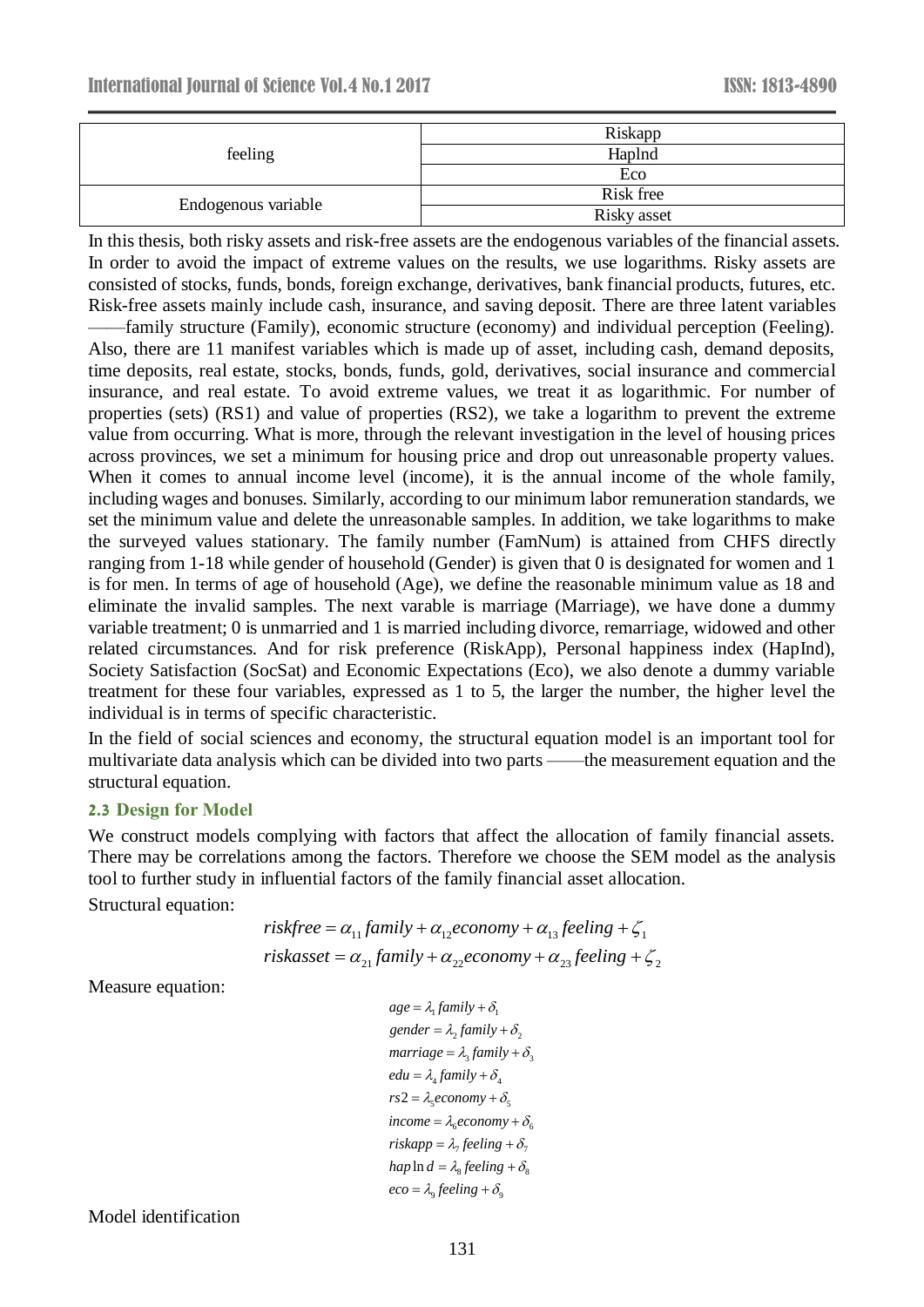In the operation of structural equation model, we first test the overall Identification of model

$$
t < \frac{(p+q)(p+q+1)}{2}
$$
  
df =  $\frac{(p+q)(p+q+1)}{2}$  - t > 0

 *is the number of exogenous variables;*  $*q*$  *is the number of endogenous variables;*  $*t*$  *is the number* of parameters to be estimated; *df* is the degree of freedom.

#### **3. The Result from Model**

#### **3.1 KMO and Bartlett's Test**

To examine whether the variables are suitable for factor analysis or not, we use the KMO and Bartlett's tests. The more KMO value approaching to 1, the stronger correlation between variables is, the more suitable the original variable is for factor analysis. As the following table presets, KMO are all larger than 0.5, which means that initial variables are generally suitable.

For Bartlett's test, on the other hand, if the value is large and its associated probability value is less than the significance level, then we should reject the null hypothesis, that is, there is correlation between the original variables, which is suitable for factor analysis. It can be observed that the significance levels are all less than 0.05, the Bartlett's test values are large, which is suitable for factor analysis.

| KMO and Bartlett's test |                       |                   |          |         |  |  |  |  |
|-------------------------|-----------------------|-------------------|----------|---------|--|--|--|--|
|                         |                       | Middle<br>Eastern |          | Western |  |  |  |  |
|                         | Kaiser-Meyer-Olkin    | .534              | .575     | .572    |  |  |  |  |
| Bartlett's              | Bartlett's test value | 330.423           | 1163.726 | 466.916 |  |  |  |  |
| test                    | significance level    | .000              | .000     | .000    |  |  |  |  |

#### **3.2 The Designation of Model**

Through the exploratory factor analysis of the eastern variables, we select the following variables and establish structure equation model of the eastern household financial asset allocation as shown in Figure 2.



Fig.2 SEM Model of Eastern Region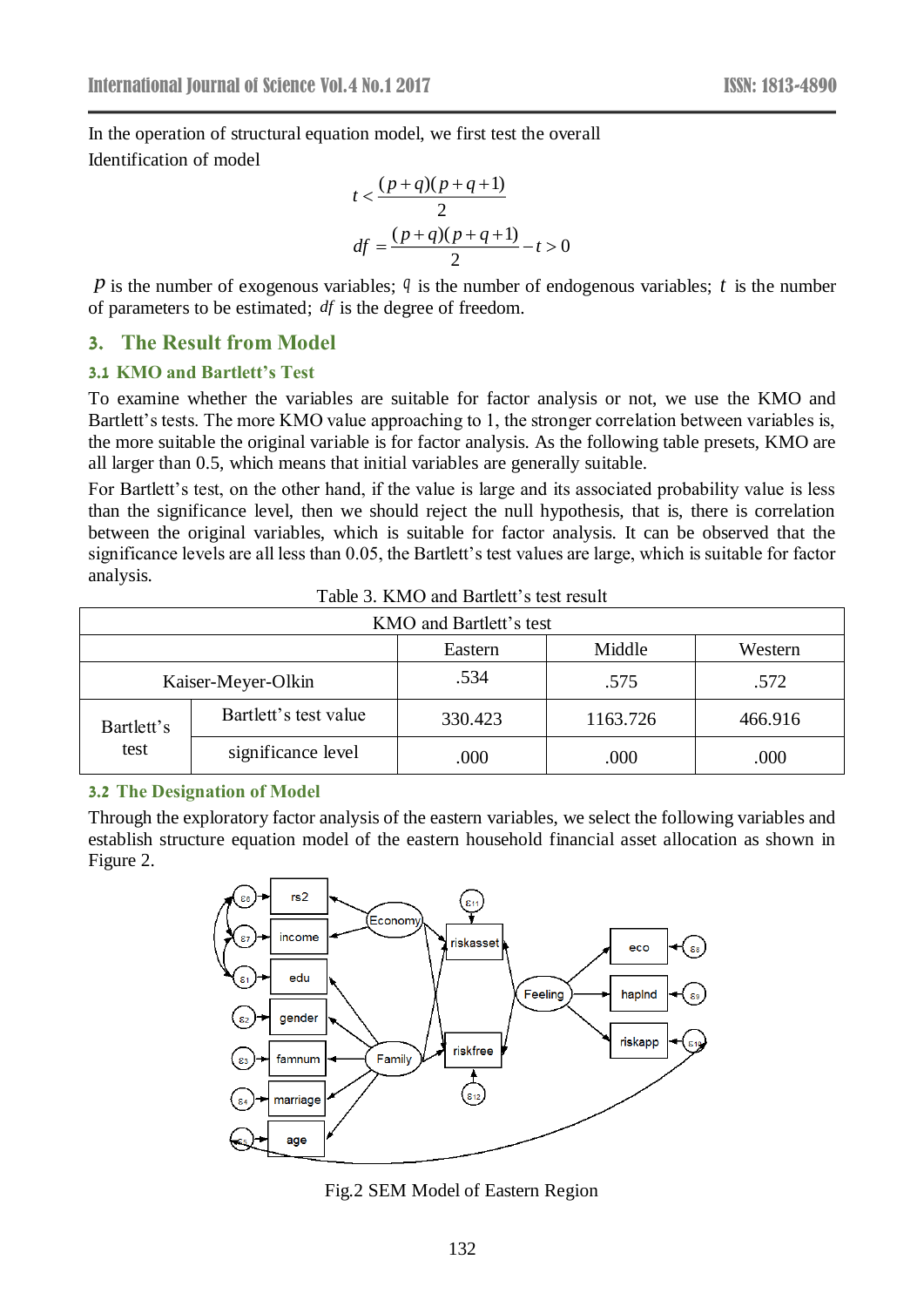In this model,  $p + q = 10$ ,  $t = 14$ ,  $df = 27$ , which commits to the requirement of identification so that the model can be identified.



Fig.3 SEM Model for Middle Region

In this model,  $p + q = 10$ ,  $t = 14$ ,  $df = 27$ , which also meets the requirement of identification so the model can be identified.



Fig.4 SEM model for western region

In this model,  $p + q = 12$ ,  $t = 14$ ,  $df = 46$ , which meets the condition of identification, consequently, the further study can be undertaken in the following section.

#### **3.3 The Estimation of Parameters**

According to the following table, we can conclude that the impact of economic characteristics on the allocation of financial assets of eastern residents is significant at 5% significant level, which affects the investment of risk-free financial assets and risky financial assets of eastern region residents. It points out that economic conditions affects the allocation of family financial assets. Generally speaking, for family with more advantageous economic conditions, they show preference to investing in financial assets. For the family with less privileged economic conditions, they lack of sufficient fund to make investment in risky assets because they hold more risk-free assets to meet their demand for liquidity. However, family structure and individual's perception are less significant for the distribution of risk-free financial assets, which indicates that household commonly chooses to invest in risk-free financial assets regardless of family structure and state perception. This can be explained by Chinese cultural background which results in excessive investment in risk-free assets. Family structure and individual's perception have significant influence on risky asset allocation, in particular in the case of eastern residents. In general, factors such as age, marriage, educational level, risk preference, and future economic expectations have impact on the allocation of risky financial assets of the eastern residents.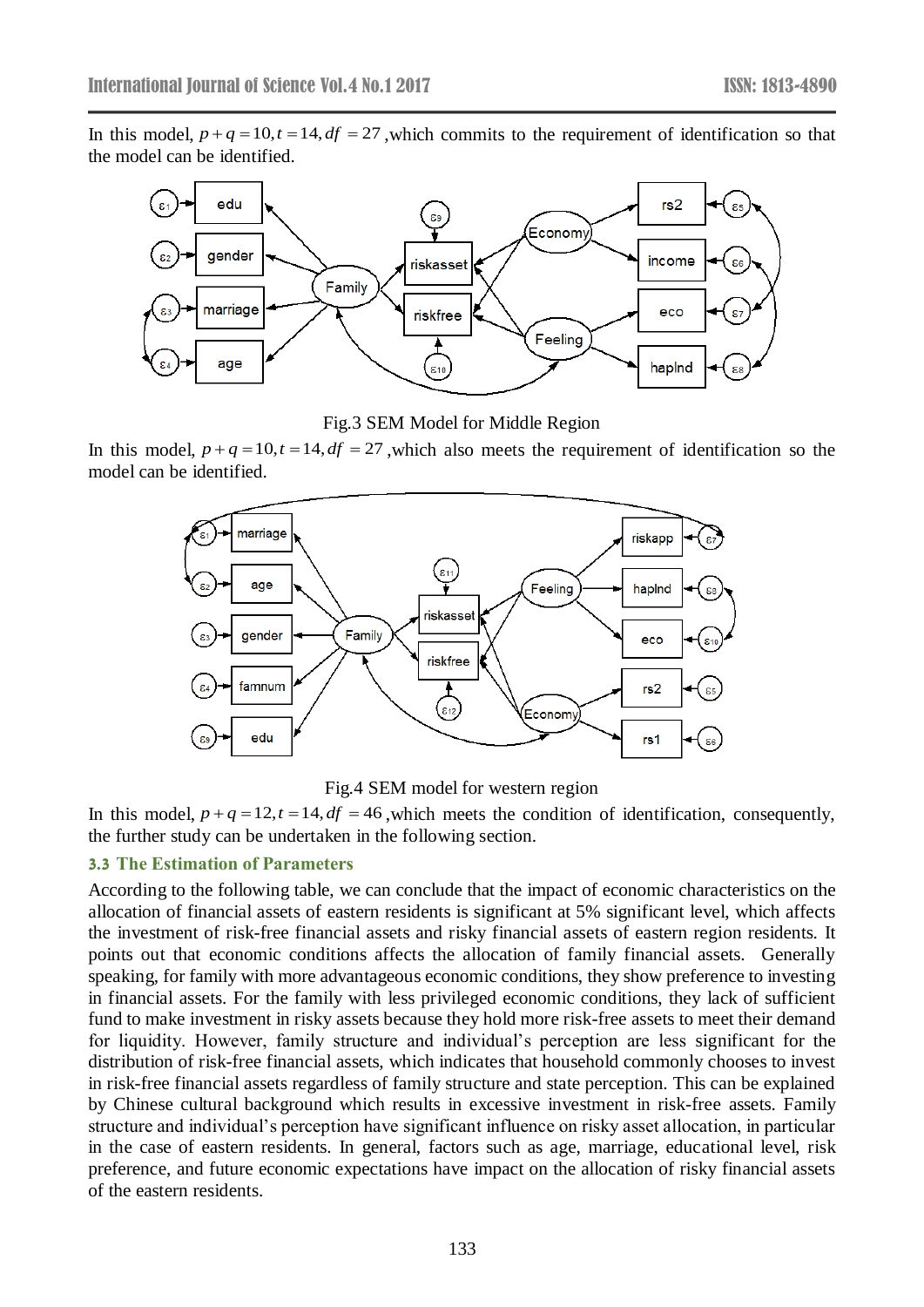From the estimates of latent variables to the manifest variables, it can be noticed that at the 5% significance level, all the factors except the age, happiness and economic expectations, are significance. Firstly, it is observed that at the significance level of 5%, the future economy expectation and happiness is not significant and meanwhile only gender, family number, and marriage is significant. This indicates that men, families with less members or unmarried people tend to invest in financial assets. It is understandable because those people have less financial burden. Finally for the economy structure, Income and real estate value is also significant. We can see that the higher the annual income of households, the more willing he is to invest in financial assets. The reason is that the higher the income, the more the assets he owns. With the high inflation rate in China, in order to prevent depreciation, people are more willing to invest in financial assets.

Apart from the case of eastern region, the illustration of Midland shows that at 5% significant level, economic structure and individual's perception have more significant effect on the allocation of financial assets of households from the middle region. To be more specific, family structure and state perception are less significant for risk-free financial asset allocation, which suggests that households prefer to invest in risk-free financial asset, regardless of family structure and perceived state. The findings associates to the characteristics of risk-free financial assets as well as the Chinese recognition of asset management. At the significant level of 5%, when it assumes that the state-perceived regression weight is 1, the family structure and economic characteristics is quite significant. The result can be understood that the better the economic conditions, the better the family can afford the risk and the more investment in risky financial assets.

From the perceptive of parameter estimation, only the happiness and gender pass the significance test referring to the significance level of 5%. The influence of gender variables is not significant, which indicates that there is not huge difference between men and women in family investment decision making, and gender difference is not large enough to influence asset selection behavior. With the reference of 5% significance level, it assumes that the regression weight for family structure is 1, the education level and marriage is significant. It indicates that unmarried people and the family with higher education level will be more willing to invest in financial assets, which is also consistent with previous findings. Income and real estate value is also significant, the higher the annual income the households have, the more willing they are to invest in financial asset. Furthermore, the richer the family is, the higher possibility that they hold risky financial asset to protect their assets from great depreciation.

The last survey subject is households from the western region. The table exploits that at 5% significant level, the impact of family structure, economic characteristics and state perception on the allocation of western region residents' financial assets are not significant. The following aspects provides insight for the finding. From the economy aspect, the regional economy is less developed in the West, as a result, the average income of the family is so low that fewer families participate in financial investment. From the scope of household's background, the characteristics of family are quite different which leads to failure to pass the significance test.

Based on the analysis of the parameter estimation, it shows that at the significance level of 5%, the rest of the factors cannot pass the significant test excepting the real estate value. It implies that impact of above variables on the allocation of financial assets is not significant. This is consistent with the results obtained from the preceding structural model. The value of real estate can affect the allocation of financial assets in western region, indicating that there is a certain substitution effect on the value of real estate relative to the investment of financial assets. In conclusion, residents in western regions show more interests in housing instead of financial assets, and therefore, western families seldom participate in financial assets trading compared with their counterparts from eastern region and Midland.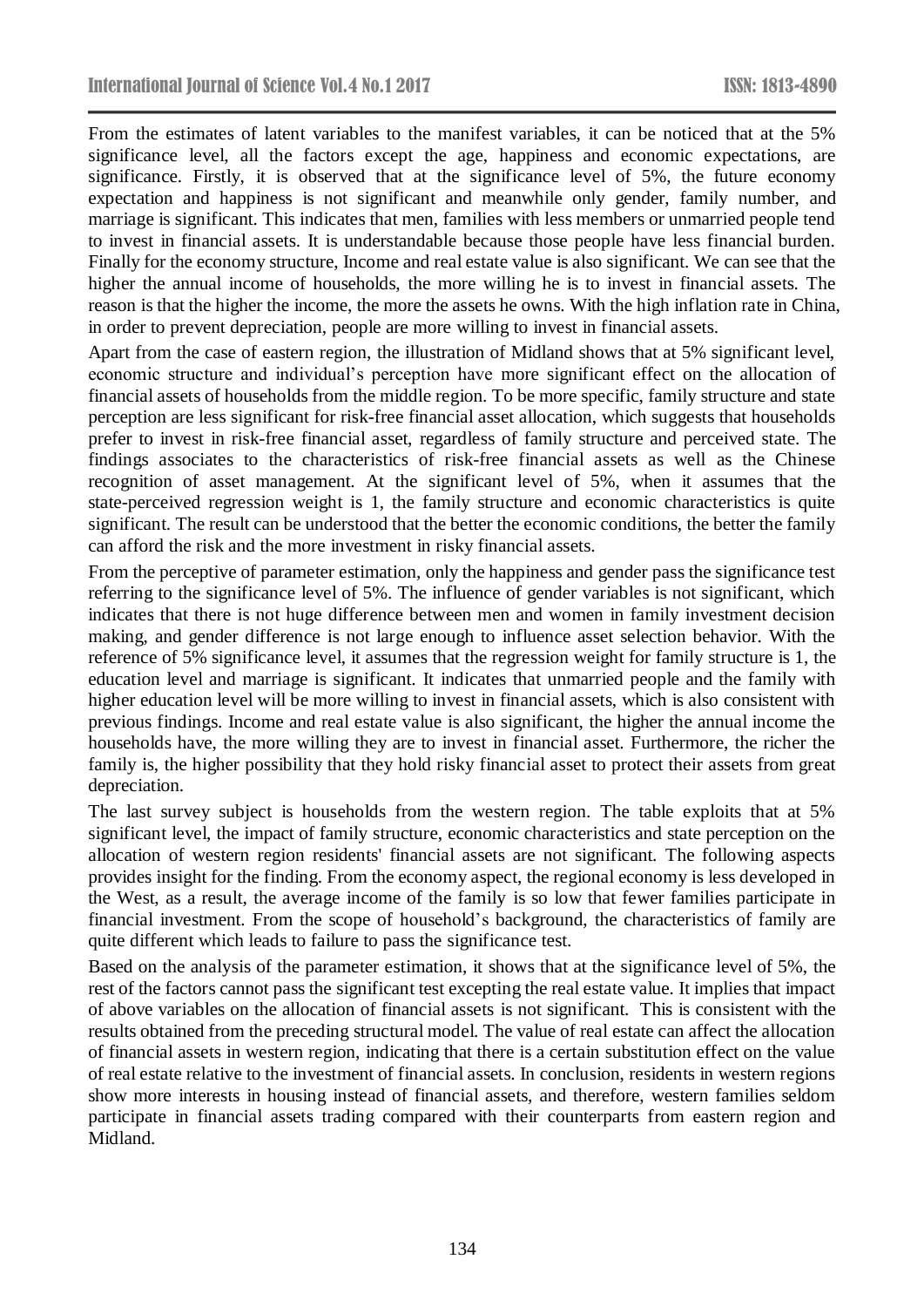|                                        | Eastern                         |                   |            | Middle                  |                   |            | Western                 |                   |                       |
|----------------------------------------|---------------------------------|-------------------|------------|-------------------------|-------------------|------------|-------------------------|-------------------|-----------------------|
| Variable relationship                  | Paramet<br>er<br>Estimat<br>ion | Standard<br>error | P value    | Parameter<br>Estimation | Standard<br>error | P value    | Parameter<br>Estimation | Standard<br>error | $\, {\bf P}$<br>value |
| $riskfree \leftarrow family$           | 0.1309                          | 0.0419            | 0.158      | 0.0856                  | 0.0629            | 0.174      | 0.5451                  | 1.2333            | 0.658                 |
| $riskfree \leftarrow economy$          | $\mathbf{1}$                    | $\sqrt{2}$        | $\sqrt{2}$ | $\mathbf{1}$            | $\sqrt{2}$        | $\sqrt{2}$ | $\mathbf{1}$            | $\sqrt{2}$        |                       |
| $riskfree \leftarrow feeling$          | 0.4449                          | 0.6536            | 0.496      | $-0.3785$               | 0.4769            | 0.154      | 4.4908                  | 3.4601            | 0.194                 |
| $riskasset \leftarrow family$          | 0.8401                          | 0.2448            | 0.001      | $-0.1278$               | 0.0877            | 0.145      | $-0.0623$               | 0.3223            | 0.847                 |
| $riskasset \leftarrow economy_{3.577}$ |                                 | 0.3753            | 0.000      | 0.9924                  | 0.4769            | 0.0046     | 0.2462                  | 0.5900            | 0.570                 |
| $risk$ asset $\leftarrow$ feeling      | $\overline{1}$                  | $\sqrt{2}$        | $\sqrt{2}$ | $\mathbf{1}$            | $\sqrt{2}$        | $\sqrt{2}$ | $\mathbf{1}$            | $\sqrt{2}$        |                       |

#### Table 4. Structural model: Parameter estimation between latent variables

# Table 5. Measurement model: parameter estimation of latent variables to manifest variable

|                              | Eastern                 |                |                       |                         | Middle            |                       | Western                 |                   |            |
|------------------------------|-------------------------|----------------|-----------------------|-------------------------|-------------------|-----------------------|-------------------------|-------------------|------------|
| Variable relationship        | Parameter<br>Estimation | Standard error | $\mathbf{P}$<br>value | Parameter<br>Estimation | Standard<br>error | $\mathbf{P}$<br>value | Parameter<br>Estimation | Standard<br>error | P<br>value |
| $age \leftarrow family$      | 0.1140                  | 0.1837         | 0.535                 | $\mathbf{1}$            |                   |                       | $\mathbf{1}$            |                   |            |
| $marriage \leftarrow family$ | $-0.0186$               | 0.002          | 0.006                 | 0.0074                  | 0.0026            | 0.005                 | $-0.0251$               | 0.0349            | 0.472      |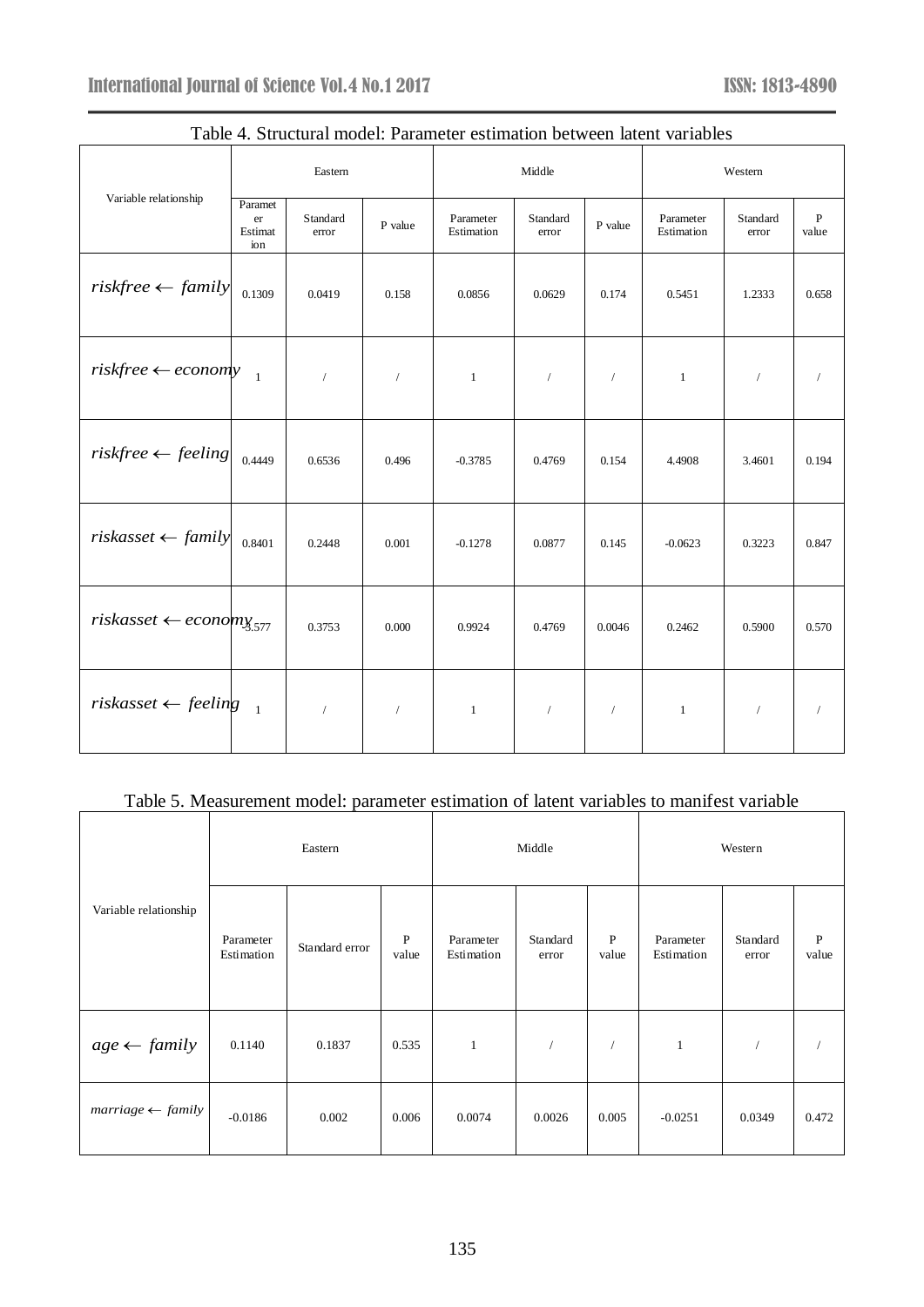# International Journal of Science Vol.4 No.1 2017 **ISSN: 1813-4890**

| $gender \leftarrow family$           | $-0.0003$    | 0.556      | 0.001      | $-0.0038$      | 0.095      | 0.689      | 0.0101    | 0.0389 | 0.794 |
|--------------------------------------|--------------|------------|------------|----------------|------------|------------|-----------|--------|-------|
| $famnum \leftarrow family_{-0.1296}$ |              | 0.0412     | 0.002      | $\sqrt{ }$     | $\sqrt{2}$ | $\sqrt{2}$ | $-0.4128$ | 0.5048 | 0.414 |
| $edu \leftarrow family$              | $\mathbf{1}$ | $\sqrt{2}$ | $\sqrt{2}$ | $-0.3581$      | 0.1533     | 0.020      | 1.2050    | 1.6573 | 0.467 |
| $rs2 \leftarrow economy$             | 1.8461       | 0.5071     | 0.000      | 0.1012         | 0.6291     | 0.004      | 0.1330    | 0.2330 | 0.568 |
| $income \leftarrow economy$          | 1.8998       | 0.5240     | 0.000      | 0.6555         | 0.2551     | 0.010      | 0.0613    | 0.0843 | 0.467 |
| $riskapp \leftarrow feeling$         | $\mathbf{1}$ | $\sqrt{2}$ | $\sqrt{2}$ | $\overline{1}$ | $\sqrt{2}$ | $\sqrt{2}$ | 0.2431    | 0.3272 | 0.467 |
| $hap \ln d \leftarrow feeling$       | $-3.1943$    | 3.8450     | 0.406      | $-0.3951$      | 0.2732     | 0.148      | 3.6438    | 7.0962 | 0.608 |
| $eco \leftarrow feeling$             | $-8.6004$    | 10.3280    | 0.450      | $-0.2963$      | 0.1102     | 0.007      | $-0.0545$ | 0.2994 | 0.856 |

# **3.4 The Fitness of Model**

# Table 6. Model fitting result

|                           |               | Index   |        |         |                                              |
|---------------------------|---------------|---------|--------|---------|----------------------------------------------|
|                           |               | Eastern | Middle | Western | <b>Evaluation standard</b>                   |
|                           | $\chi^2$      | 163.000 | 57.071 | 49.649  | The small the better                         |
| Absolute fitting<br>index | $\chi^2$ / df | 3.543   | 2.114  | 1.079   | Less than 5 and The small<br>the better      |
|                           | <b>RMSEA</b>  | 0.038   | 0.064  | 0.021   | Less than 0.08 and The<br>small the better   |
| Relative fitting          | <b>CFI</b>    | 0.926   | 0.854  | 0.935   | Larger than 0.85 and The<br>large the better |
| index                     | TLI           | 0.894   | 0.818  | 0.907   | Larger than 0.80 and The<br>large the better |